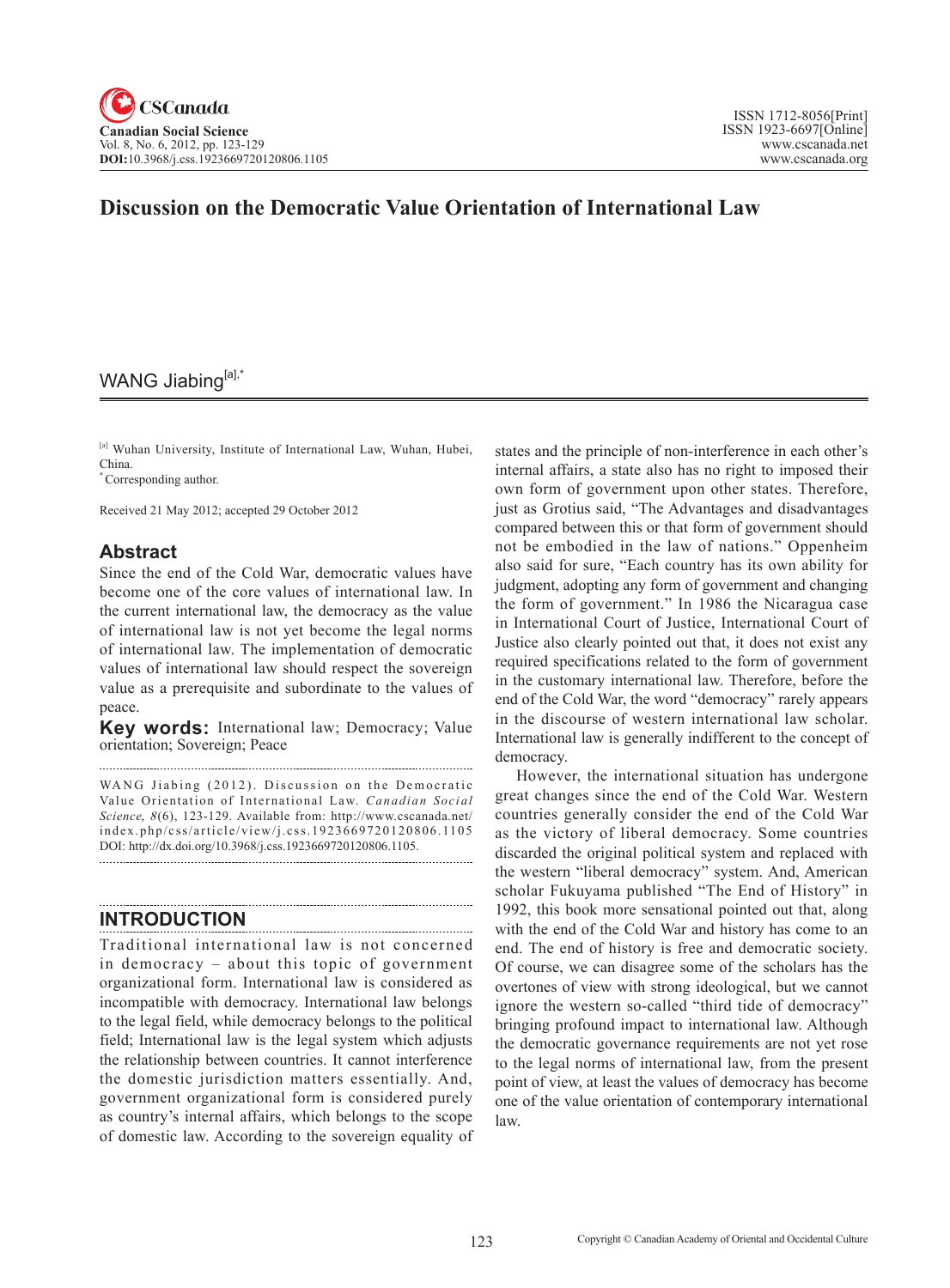# **1. THE PERFORMANCE OF THE VALUE ORIENTATION OF CONTEMPORARY INTERNATIONAL LAW**

#### **1.1 Relevant Documents of United Nations and Practices of Democratic Promotion**

#### **1.1.1 Relevant Documents of United Nations**

After the end of the Cold War, United Nations major institutions (General Assembly and the Commission on Human Rights) both express their views on the method of strengthening the democracy. Under the close cooperation with United Nations, it has convened five general assembly of new democratic regimes or restores democratic regimes. Since 1988, each year there is at least one resolution related to democracy which adopted by the general assembly. As in 1988, UN General Assembly adopted item entitled "Enhancing the effectiveness of periodic and genuine elections principle" and it pointed out that, periodic and genuine elections are the essential elements of long-term efforts to protect the rights and interests of the governed. Also, the practice has proved that the right of everyone to participate in the government of their country is the key factor of all the personal enjoyment including a variety of other human rights such as political, economic, social and cultural rights and fundamental freedoms; And as in 1995 UN General Assembly adopted item entitled "Support by the United Nations System of the efforts of Governments to promote and consolidate new or restored democracies" (U.N.Doc. A/50/133) and the resolution pointed out that, encouraged the secretary continue to strengthen the ability of United Nations, to respond effectively to the requirements of the Member States and provide a coherent, adequate assistance to support their efforts to achieve the goal of democratization, to encourage Member States to promote democratization, and special efforts to identify possible steps, to support the efforts of governments to promote and consolidate new democracies or restore democracies.

Since the 1990s, the outcome of the major United Nations conferences and summit meetings and the internationally agreed goals reached by these meetings, including millennium development goals, which are all touched the issue of democracy. In 2000, World leaders promised in "Millennium Declaration", "We will spare no effort to promote democracy and strengthen the rule of law, and respect for all internationally recognized human rights and fundamental freedoms, including the right to development. Therefore, we are determined to strengthen the capacity of all our countries, in order to fulfill the principles and practices of democracy, and respect for human rights including the rights of minorities." At the World Summit held in September 2005, Member States reaffirmed that, "democracy is a universal value based on the freely expressed will of

people to determine their political, economic, social and cultural systems and their full participation in all aspects of their lives.", "Commitment to support democracy. In order to do this, strengthening all countries to implement the principles of democracy and the practical ability, and determination to strengthen the ability of United Nations to provide assistance for Member States." At that summit, governments renewed their commitment to support democracy, and welcomed the establishment of a Democracy Fund at the United Nations. Most of the funds of Democracy Fund will be allocated to local civil society and used for strengthening the voice of civil society organizations, promotion of human rights and encourage all groups to participate into various projects of democratic process. Summit outcome document also emphasized that, "democracy, development and respect for human rights and fundamental freedoms are interdependent and mutually reinforcing," and pointed out that "while democracies share common features, there is no single model of democracy." Member States reaffirmed this commitment in the resolution of A/RES/62/7 at the general assembly in 2007.

#### **1.1.2 Practices of Democratic Promotion**

Democratic activities support by UN is executed through the United Nations Development Programme (UNDP), United Nations Democracy Fund and Office of the High Commissioner for Human Rights and other organizations. These activities with the United Nations are inseparable from promotion of human rights development and peace and security work, including: assisting parliaments and strengthening the checks and balances of local government structure in decentralized local, so that the democracy can be thrived; assisting to strengthen the fairness and effectiveness of national human rights mechanisms and judicial system, so that the opportunity of human rights, rule of law and access to justice can be promoted; support for elections and long-term support to electoral management bodies; promotion of women's political empowerment. The annual United Nations through UNDP alone has the provision of \$ 1.5 billion for assisting the democratic process all over the world; The United Nations has become one of the institutions that provided most technical cooperation in the aspects of global democracy and good governance.

Specific to the area of electoral assistance, United Nations provide electoral assistance via many institutional sector, and it is strictly controlled by the general assembly. In order to ensure these periodic and genuine elections principles be complied with, deputy secretary general of political affairs provide advice to the Secretary-General on the electoral affairs. Electoral assistance division of the department of political affairs performs coordination on the electoral assistance provided by UN to ensure consistency, response and high efficiency. Electoral assistance requests proposed by Member States to UN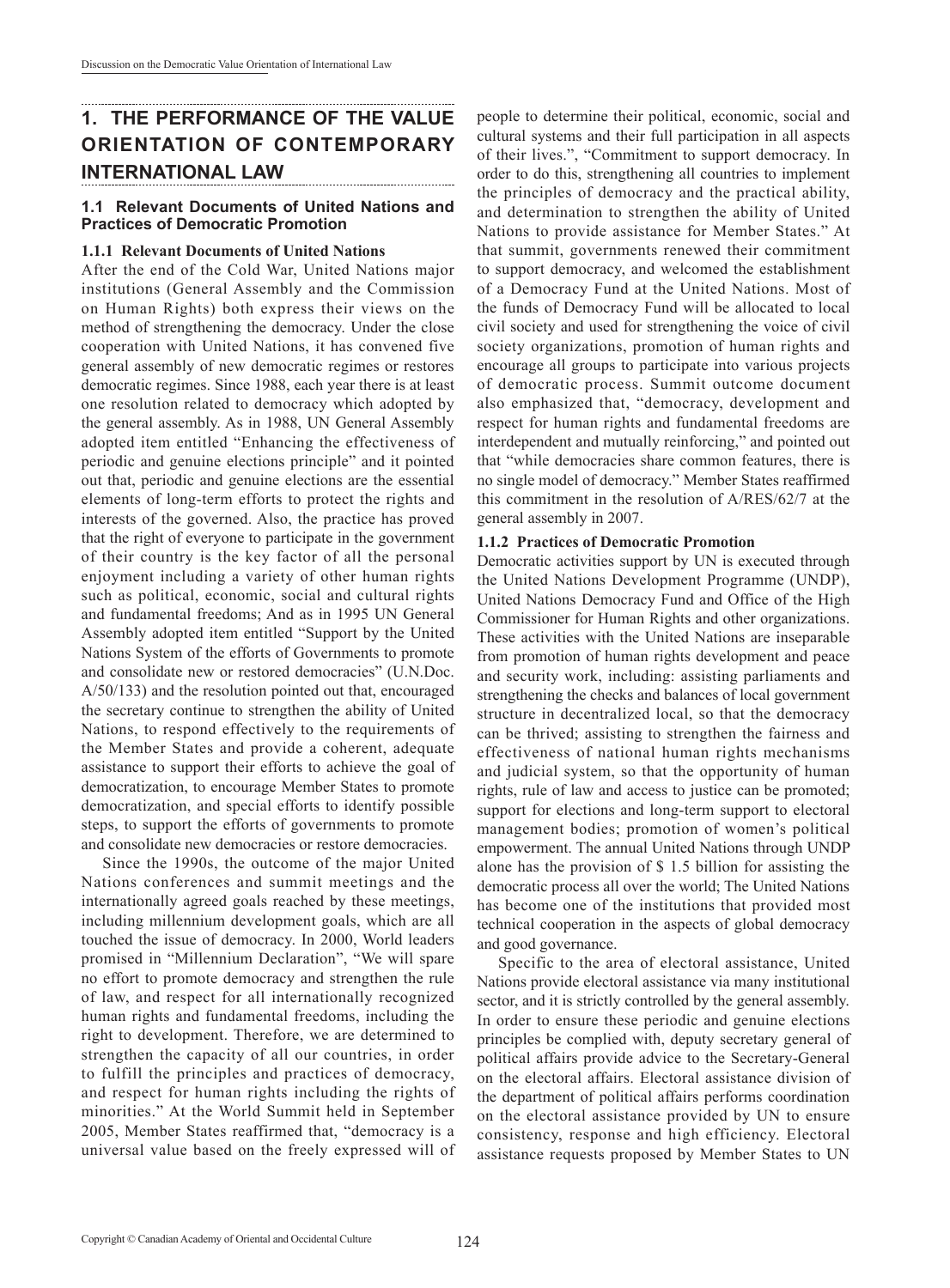which have an average of 24 each year. In addition to the electoral assistance division, some United Nations agencies also provide assistance, including United Nations Development Programme (UNDP), Department of Peacekeeping Operations, United Nations Volunteers, United Nations Development Fund for Women, United Nations Office for Project Services, United Nations Democracy Fund and United Nations Department of Economic and Social Affairs. For example, UNDP spend an average of \$228 million each year in about 45 countries, for building a sustainable electoral management capacity and encouraging more people to participation in the electoral process, especially women and other underrepresented groups, and the coordination of the electoral process donations and donors. So far, UN has provided election consulting and assistance for 90 countries, including monitoring the election results. Also, it always engaged in this work in its historical decisive moment.

In November 2007, UN general assembly adopted a resolution, declared that September 15 of each year as the International Day of Democracy, to promote countries around the world promoting and consolidating democracy, and to strengthen international cooperation for this purpose.

#### **1.2 Relevant Legal Documents and Practice of Regional International Organizations**

#### **1.2.1 Organization of American States (OAS)**

In the 28th special session of the Organization of American States (OAS) in June 2001, 34 foreign ministers of the participants unanimously adopted the historic document, "Inter-American Democratic Charter". "Inter-American Democratic Charter" officially becomes an action guide of OAS to promote the western hemisphere democracy. "Inter-American Democratic Charter" expounded the "democratic concept" of OAS, and pointed out that "the people of American countries enjoy democracy, the government has an obligation to promote and defend democracy. Democracy is the basic elements of American people's social, political and economic development." Therefore, OAS only accepts democratic countries as its members. "Inter-American Democratic Charter" pointed out that effective operation of representative democracy is the foundation of Member States legal system and constitutionalism. Inter-American citizens should strengthen and deepen the representative democracy via enduring, ethical and responsible cooperation under the legal status of national constitutions. "Charter" has done the detailed provisions for how the OAS should adopt measures to strengthen and protect democratic institutions. Measures taken procedure is that, when the Member States democratic system is illegal interrupted or facing a crisis, it can ask the Permanent Council or Secretary-General of OAS for help. At this time, the Secretary-General of OAS should

proceed immediately to investigate the matter. After that, the results should be reported to the regular council to execute collective assessment, so that the necessary actions can be taken. These actions include convening a special session to solve the problem, providing policy advice, setting up a special working group, etc. In the case of particularly serious, the membership of member state will be canceled and implemented the appropriate collective sanctions to force it to restore democracy.

As early as in June 1990, secretariat of OAS set up under the UPD, the Unit for the Promotion of Democracy. An important task of the agency is that provides electoral assistance to Member States and send election observation mission. Stationing "democracy and electoral observation mission" for Member States is an important initiative of OAS in the democracy promotion process. On February 25, 1990, according to the initiatives of the Contadora Group and Ace Plath Agreement (also known as Arias Plan), OAS and UN jointly supervise the Nicaragua election. The experience of Nicaragua is the watershed of international election observation in the history. This is the first time in history that supervises the election of a sovereign state from UN, OAS and Numerous nongovernmental organizations systematically. During 1990- 2000, OAS has sent 52 delegations to 18 Member States, it has performed effective supervision for democratic elections in Member States. It also played a positive role in promoting the legality and impartiality of election.

#### **1.2.2 European Union**

The provisions of section 49 "European Union Treaty" in 1992, only the European countries are in line with the criteria listed in article 6, paragraph 1 can join the EU, and this paragraph includes the requirement that government should adopt liberal democracies. Moreover, even if countries join the EU, they are still bound by the democratic standards. Article 7 of the "European Union Treaty" stipulates the control mechanisms that Member States are in violation of Article 6, paragraph 1. According to the provisions of Article 7, paragraph 2, after the consent of European Parliament, European Commission consult with the Summit of Member States, it needs unanimous vote to make the resolution that a member state is serious and persistent breaches of Article 6, paragraph 1. After this resolution is made, council of ministers can adopt qualified majority vote, it may decide that suspend certain rights of membership of the Member States according to Article 7, paragraph 3, such as voting rights.

On 16 December 1991, conference of foreign ministers of the Member States of the European Union delivered a declaration entitled "Guidelines on the Recognition of New States in Eastern Europe and in the Soviet Union". In particular, the "adherence to the rule of law, democracy and human rights" is as the primary condition of formal recognition; for the recognition of the new countries from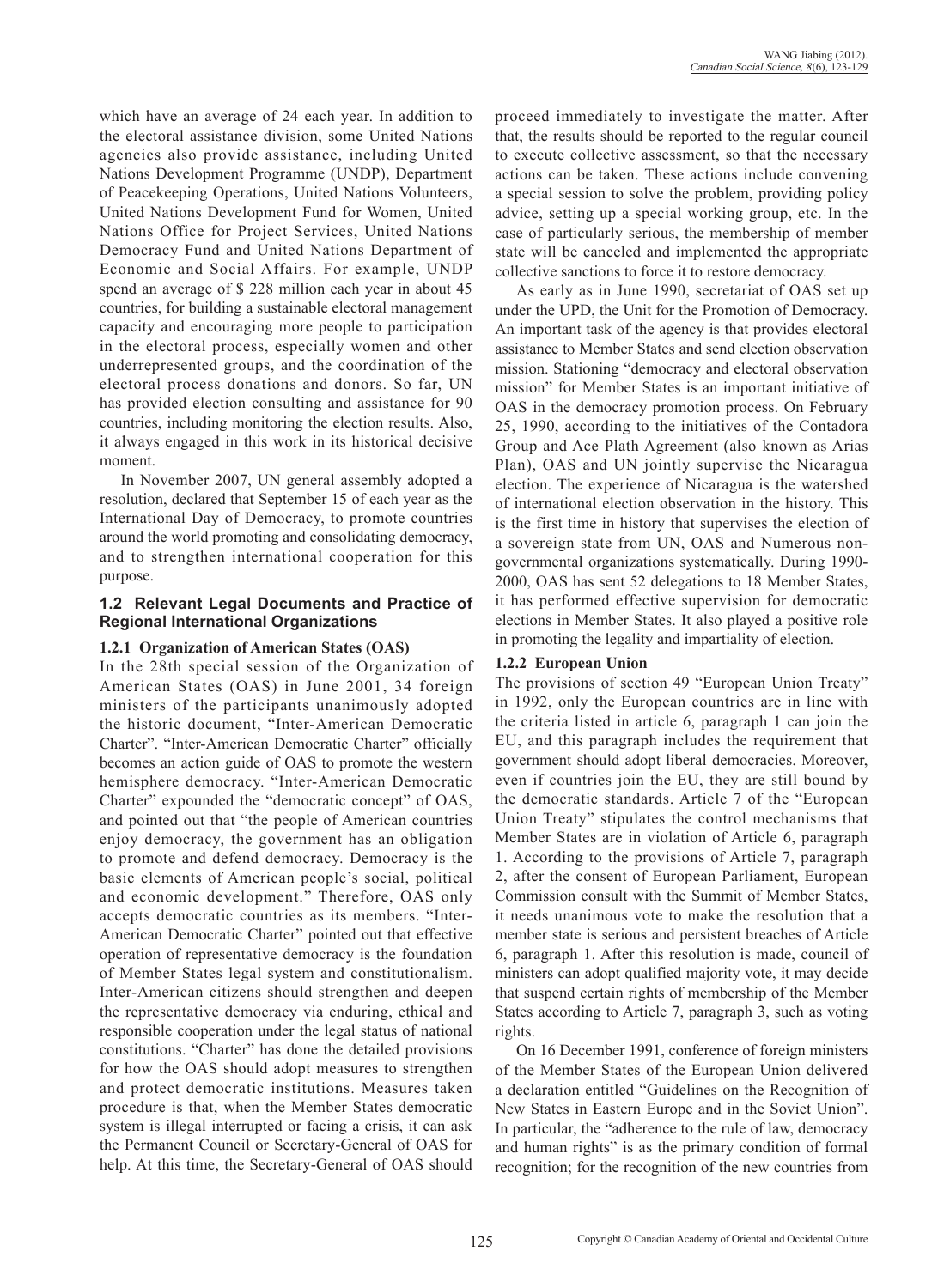former Yugoslavia decomposition, European Community even set up the Arbitration Commission for specific assessment of whether the intended establishment of the new nations complies with the above criteria. It can clearly be seen, democratic standards is becoming one of the criteria that the EU recognition for the new national and a new government.

# **2. THE DEMOCRACY AS THE VALUE OF INTERNATIONAL LAW HAS NOT YET BECOME THE INTERNATIONAL LEGAL NORMS**

As described above, democracy has become an important value orientation of international law, then with respect to peace and security, human rights and other international law value simultaneously is the status of the legal norms of the international law. Whether democratic value orientation of international law has the same properties? That is whether international law formed a clear form of government, governance modes that limited the legal norms, and whether democracy has entered the scope of the legal norms of the international law?

On that issue, the western "democratic governance school of thought" headed by Thomas Frank believes that, the state must be carried out democratic governance which has become the legal norms international law. Thomas Frank is the earliest western scholar who researches on "international law and democratic governance" issues. In 1992, he issued a article of "The Emerging Right to Democratic Governance" in 1992#1 of American Journal of International Law, this article pioneered the issues study of "International law and democratic governance" in the first of its kind. Frank proposed that, a "democratic governance norms" (or a "the right to access democratic governance") is emerging on international law. The so-called "democratic governance norms" refers to international law required that countries must be carried out the legal norms of democratic governance, while the right to access democratic governance refers to citizens of all nationalities have the rights of democratic governance from participating in political activities. After this point was proposed, it is endorsed and responded by many international law scholars, they also have articles to express their views one after another, it can even say that it forms a school of thought of "the norms of democratic governance" in a short time. And based on their difference of argumentation on arisen due of "democratic governance norms", that they also can be divided into two branches, one is represented by Frank, they believe that the worldwide liberal democratic system achieved a decisive victory. Liberal democratic consensus has appeared in the world, while "democratic governance norms" is the inevitable requirements and results of all the

development; Another one is represented by Anne-Marie Slaughter and Fernando R. Teson, they start from the relevance of democracy and peace, and they believe that due to no wars between democratic countries, therefore, in order to achieve world peace, it must establish the status of "democratic governance norms".

At the same time that "norm theory of democratic governance" is widely accepted by the western international jurisprudence, it also appears many voices of doubt. Some scholars believe that the evidence of "norm theory of democratic governance" is not sufficient. It is doubtful that whether international law has appeared democratic governance norms. Corresponding with the two branches of democratic norms theory, A direction of the doubt is pointing to the so-called "Liberal democratic consensus has appeared in the world", another direction is pointing to the doubt of "democratic peace theory". Thomas Carothers (Vice president of the Research Department of the Carnegie Endowment for International Peace) believes that, the so-called argument of "Liberal democratic consensus has appeared in the world" is not established. The facts are that, many nation-states are not democratic and do not think of it as the ideal. Brad R. Roth (Professor at Arizona State University in the United States) also believes that, liberal democratic legitimacy rooted in the general international law is lack of basis, democratic governance norm is a norms that has not yet been universally accepted. Brad R. Roth pointed out that, "democratic peace theory" did not consider the phenomenon of internal conflict, democracy is not possible to prevent civil war. Now, most of the armed conflicts are in the form of a civil war, the harm caused are more severe than war between nations, it can affect more people life.

For the possible consequences from the implementation of the norms of democratic governance, Thomas Carothers believes that, due to the norm theory of democratic governance is based on whether the country implement the liberal democratic system. It puts the world which divides into two camps: democratic national camp and non-democratic countries camp. This division is same with the "civilized nations" and "barbaric countries", christianity and pagan countries in the history. It opens the door for "an evil action in the name of good faith". And the real terms in the norm theory of democratic governance is that Western wants to implement their own system into the whole world, this will further intensify the western and non-Western opposition. On the use of economic sanctions to enforce democratic governance norms, it will bring a mid and short-term disaster to ordinary people, it causes serious long-term damage to social and economic infrastructure in developing countries. In terms of military intervention may still be used as a means of implementation, Brad R. Roth pointed out that, this is a view that a sophistry logic of establishing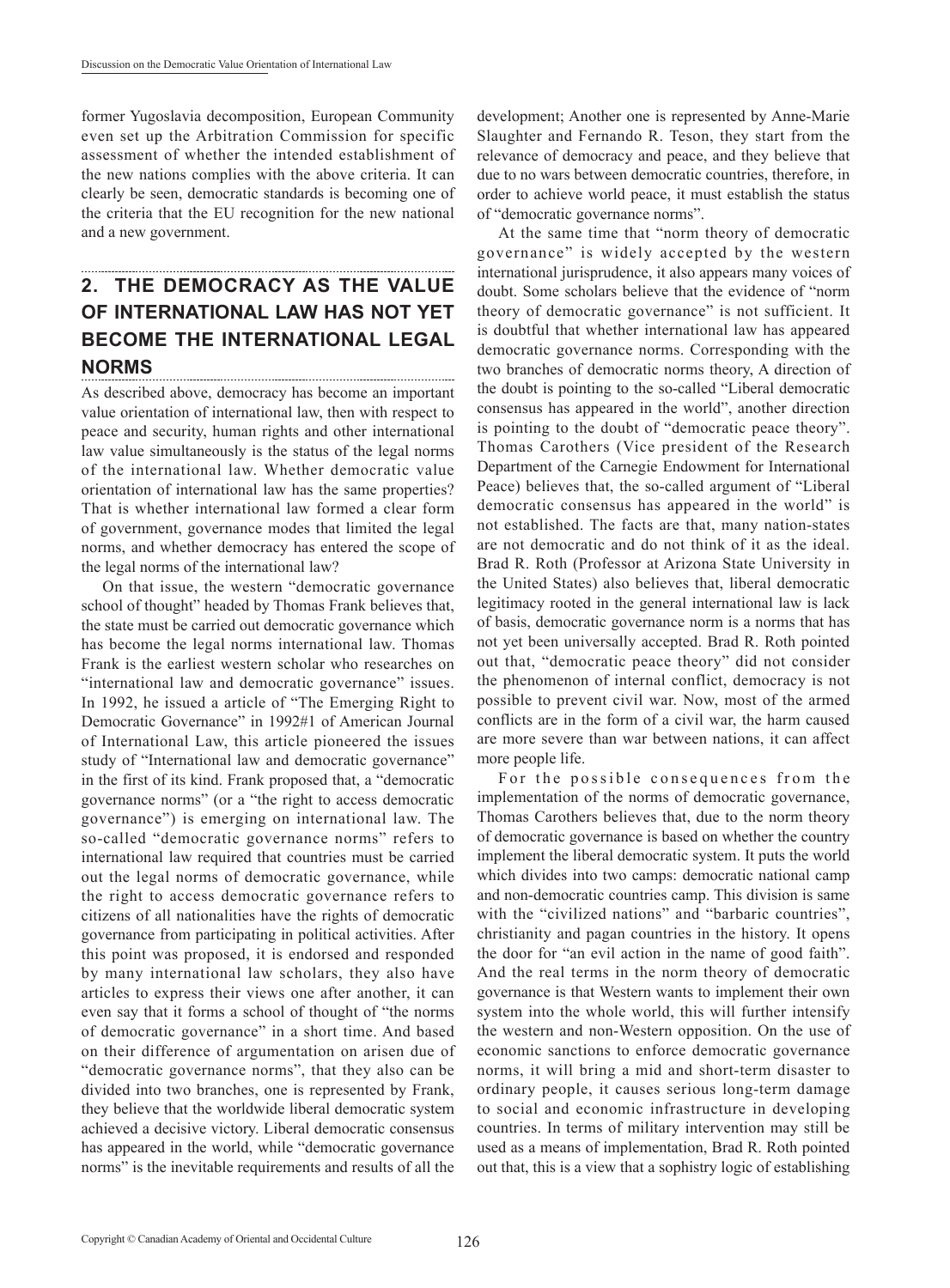peace via undermining peace. Actually, it can only bring an endless war, it makes the international law to become a plaything of the powerful countries. Martti Koskenniemi (Professor at the University of Helsinki in Finland) believes that, norm theory of democratic governance may incur resurgence of imperialism.

The author agrees with the doubt on the "democratic governance norms". View from the current related international documents of democratic governance, mainly are United Nations General Assembly, the United Nations Commission on Human Rights adopted resolutions which are not legally binding. As well as regional legal documents of EU, OAS and other regional international organizations, do not currently exist legally binding universal international treaty. Only by these nonlegally binding resolutions from UN and the regional legal documents from some regional international organizations, it is not conclusive that international law has formed limited legal norms on the form of government and governance. Moreover, until now, although there is a consensus that democracy is the core value of international law, it does not exist a consensus in democratic governance that is an international legal norm or the rights of democratic governance in the international law, that is there is no opinio juris. Therefore, it is also unable to reach the conclusion of democratic governance is an international customary law.

## **3. THE STATUS OF DEMOCRATIC VALUES IN THE VALUE SYSTEM OF INTERNATIONAL LAW**

The value system of international law including which specific values, although international academic exist different views, it generally believe that peace, human rights, sovereignty, and all mankind common interests is the core value of international law pursuit. As the new member of the value system of international law, what is the relation existed between the values of democracy and other values.

At first, implementation of democratic values should be based on respect for sovereignty value as prerequisite. Although UN make the promotion of democracy as one of its important objectives, whether it is in the relevant resolutions or the practice of democracy promotion in UN, its constantly follow the principle of respect for national sovereignty. The 55th meeting of the United Nations Commission on Human Rights on March 23 2012 reaffirmed that, although democracies have some common characteristics, it does not exist a single model of democracy. Also, democracy does not belong to any country or region, sovereignty and self-determination must be given due respect. Commission on Human Rights also point out that countries are the defenders of democracy, human rights, good governance and the

rule of law, it has their full responsibilities. Calls upon all States continue their efforts to adopt recommend ways of strengthening the rule of law and promotion of democracy. United Nations General Assembly resolution 62/7 also pointed out that, "although democracies have some common characteristics, it does not exist a single model of democracy", also "democracy does not belong to any country or region". Actually, the ideal of democracy rooted in philosophy and traditional in many parts of the world. The organization has never tried to export or promote democratic model of a particular country or region. A/RES/62/7 resolution at United Nations General Assembly on November 8, 2007 pointed out that, the United Nations encourage governments to strengthen domestic aims to promote and consolidate democracy program, including this purpose with reference to a variety of innovative approaches and best practices, expanding bilateral, regional and international cooperation. That resolution actually pointed out the matters of national democratic is within the governments sovereignty. In the report of UN Secretary-General at 64th session of the United Nations General Assembly in 2007, "Strengthening the role of the United Nations in enhancing the effectiveness of the principle of periodic and genuine elections and the promotion of democratization", the report clearly stated that: "United Nations electoral assistance is provided only at the request of Member States, in conformity with the principle of the sovereign equality of States and the realization that there is no single electoral methodology or system that is appropriate for all countries." UN Secretary-General also pointed out that, democratic transition and consolidation of democracy's main responsibility should be undertaken by the various forces in the national social, no matter how much external assistance still cannot create democracy. In practice, United Nations provides electoral assistance via many institutions departments, and it is strictly controlled by the general assembly. Electoral assistance comply with the principle of national sovereignty and elections belong to the principle of domestic affairs. In order to ensure these principles are complied with, deputy secretary-general of political affairs provides advice to secretary-general on electoral affairs.

Secondly, democratic values should be subordinated to the values of peace. International peace and security is the premise and foundation of the development of country and people. The maintenance of international peace and security is the primary and fundamental value of international law. In the international community for ensuring international peace and security, national sovereignty and human rights can be achieved. The preamble of "Charter of the United Nations" clearly expressed the purpose of the establishment of the United Nations as, "to save succeeding generations from the scourge of war, which twice in our lifetime has brought untold sorrow to mankind", "to unite our strength to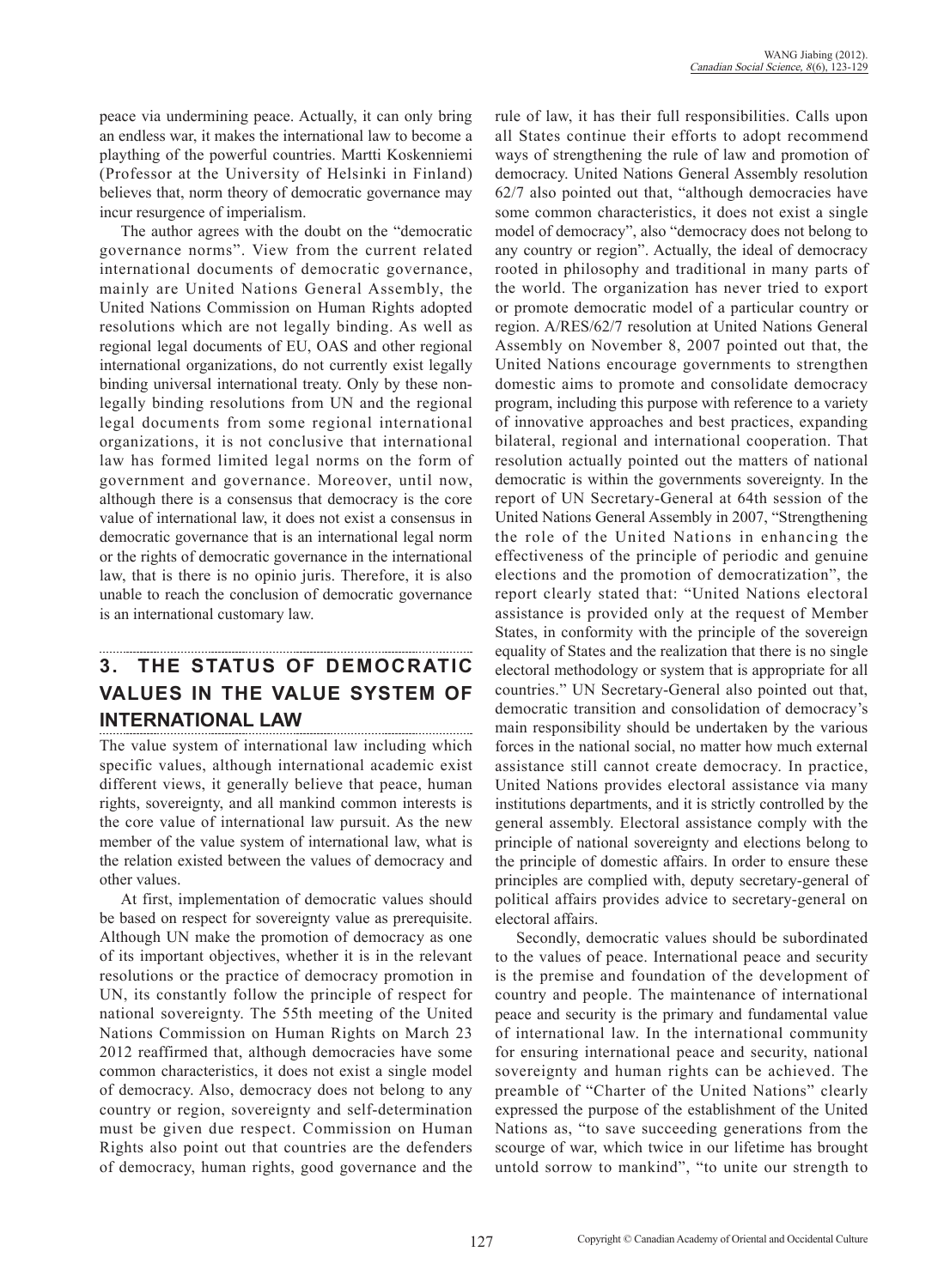maintain international peace and security", which show that, the most important value that international law pursuit is the international peace. Peace is the primary and most fundamental values of the international law, this means that the democratic values cannot be override above the value of peace, it cannot force to implement and export democracy. Exporting democracy by force will make the international community peace and security that the international law pursue for being without any protection. In order to maintain international peace, article 2, paragraph 4 of "Charter of the United Nations" provides that, all Member States in their international relations shall not use force or the threat of force, or in any other manner inconsistent with the purposes of the United Nations, to infringe on the territorial integrity and political independence of any Member State or country. According to the Charter of the United Nations, only in two cases that the use of force is legitimate for a State: The first one is that, the self-defense when being an armed attack; the second one is that, UN Security Council to use or authorize the use of force. While the Council to take or authorize the use of force should be based on the following conditions: concluding that the international community exists the behaviors of threat to the peace, breach of the peace, armed aggression; Taken the "provisional measures" to prevent the deterioration of above situation; To prevent the above behaviors, it has been exhausted of the methods and means, including economic sanctions and except the use of armed force. Obviously, according to the existing international law, only when a state against another aggression or threatens of the state, undermining international peace, they can have the legitimate use of force. UN Security Council has ever been use of force against a state due to a state adopted a non-democratic form of government to threat and undermine international peace. Contrary, the United Nations expressed clearly that opposed to use of force against the promotion of democracy. In the International Day of Democracy on 15 Sep. 2012, UN Secretary-General Ban Ki-moon delivered a speech and pointed out that, "democracy cannot be exported or imposed from abroad; it must be generated by the will of the people and nurtured by a strong and active civil society." He also stressed that, for all efforts to support democracy, the United Nations does not seek to output or promote any particular national or regional democratic models. Similarly, countries also cannot exercise "preventive selfdefense" due to the reason of the authoritarian countries constituting a threat to peace. Although there is a dispute of international jurisprudence on the "right of preventive self-defense" after the commencement of "The Charter of the United Nations" whether still is a customary international law, it is no objection that the exercise of "right of preventive self-defense must follow the" standard of "necessity and proportionality", "the necessity of self-defense must be imperative, overriding, without any other choices, without any time to consider......" While, taken direct military intervention to authoritarian state is clearly inconsistent with the standard of necessity. It is because the so-called authoritarian state threat to peace is that a threat in a theoretical sense, which is not a "imminent threat", therefore, according to the "democratic peace theory" that defines authoritarian state as threat to peace, and then its practice of preventive self-defense to take force for regime change which also does not comply with international law. In short, under the existing framework of international law, although there are exceptions of the principle of the use of force prohibition, exporting democracy by force is not within the scope of the exception, exporting democracy by force undermines international peace and security. The democracy that international law pursue for cannot be obtained by the method of undermining peace, the democratic values of international law should be subject to the value of peace of international law.

Finally, the value of democratic values and human rights, peace, sovereignty is interdependent and mutually reinforcing. When democratic values have better promotion and Implementation, it will strengthen the progressive forces of the international community, it will also cause the international peace and security with greater protection; Democratic society will also get the best protection of the human rights; Likewise, a peace and greater improvement of human rights international community will also cause a more smoothly democracy implementation. The consolidation of democracy requires the promotion and protection of all human rights, including civil rights, political rights as well as economic, social and cultural rights. Including the part of development of the right to a universal and inalienable basic human rights as provisions in the declaration on the right to development.

# **CONCLUSION**

In the international community since the Cold War, international law has significant changes in a number of aspects, including many international organizations within the United Nations will make democratic values as its core value. The respected and pursuit of democratic values has become an important development trend of international law. But so far, democracy is merely as the scope of the value of international law, democracy has not yet to become the legal norms of international law. Therefore, in terms of other values of international law with both the nature of legal norms, democratic values should be subordinated to the sovereignty value, peace value. The pursuit of the international law of democracy should build on the basis of respecting national sovereignty and compliance with the prohibition of the use of force.